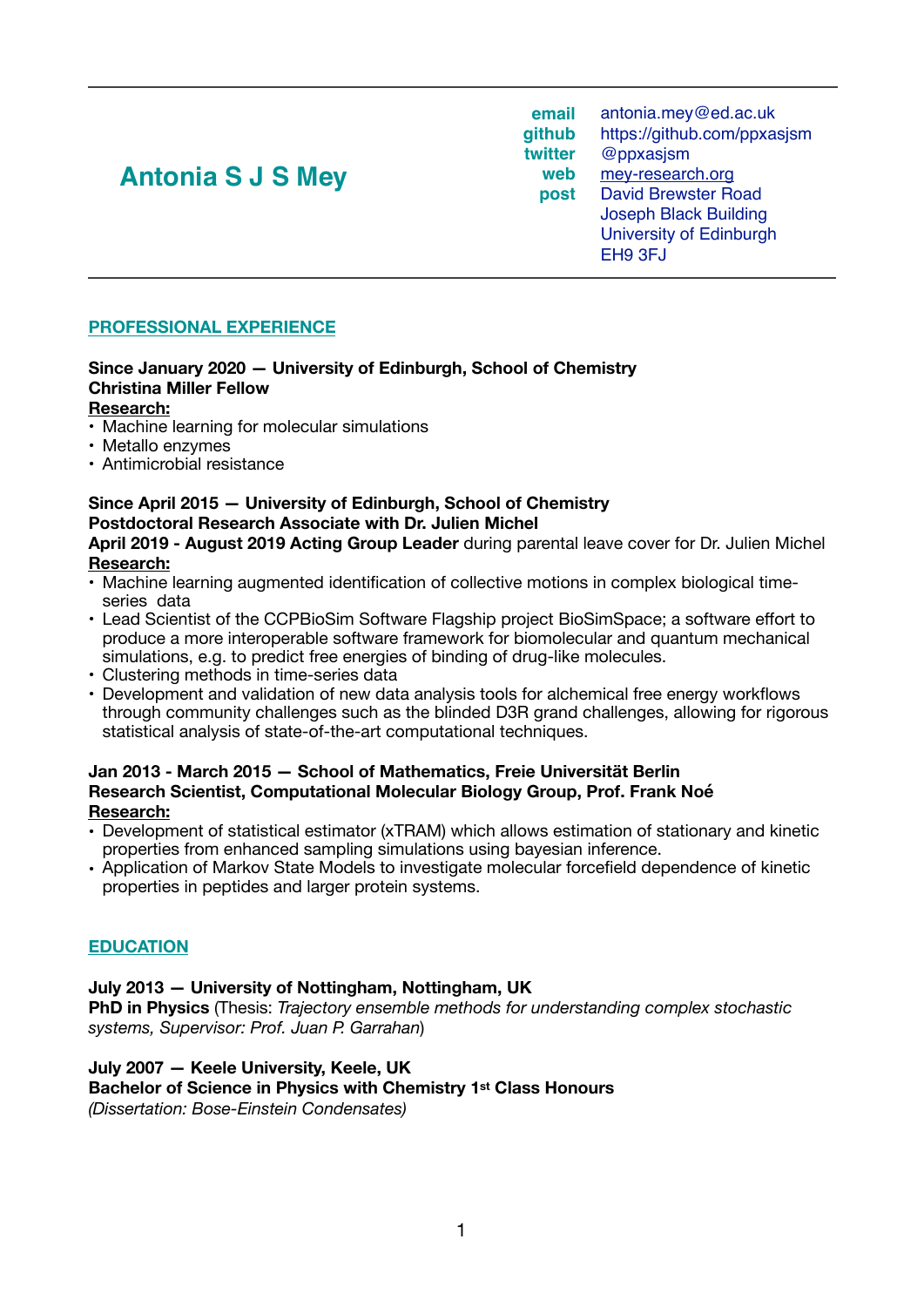#### **PUBLICATIONS**

#### **Preprints**

- 1. Geometric constraints in protein folding, N. Molkenthin, S. Mühle, **A.S.J.S. Mey**, M. Timme, arXiv (under review) **[DOI](https://arxiv.org/abs/1812.09692)**
- 2. Dynamic design: manipulation of millisecond timescale motions on the energy landscape of Cyclophilin A, J. Juárez-Jiménez, A. Gupta, G. Karunanithy, **A.S.J.S. Mey**, et al. (under review) **[DOI](doi:10.1101/490987)**

#### **Peer Reviewed**

- 3. BioSimSpace: An interoperable Python framework for biomolecular simulation, L.O. Hedges, **A.S.J.S. Mey**, et al., *JOSS*, **4**, 1831 (2019) **[DOI](https://doi.org/10.21105/joss.01831)**
- 4. Modern Mathematics Communication An Asian Focus, A.D. Matt, **A.S.J.S. Mey**, B. Violet, *Asia Pacific Mathematics Newsletter*
- 5. Allosteric effects in a catalytically impaired variant of the enzyme Cyclophilin A may be explained by changes in nano-microsecond time scale motions, P. Wapeesittipan, **A.S.J.S. Mey**, M. Walkinshaw, J. Michel, *Comms. Chem*. **2**, 41 (2019) **[DOI](https://doi.org/10.1038/s42004-019-0136-1)**
- 6. Effect of automation on the accuracy of alchemical free energy calculation protocols over a set of ACK1 inhibitors, J.M. Granadino-Roldan\*, **A.S.J.S. Mey\*,** J.J. Perez, S. Bosisio, J. Rubio-Martinez, J. Michel, *PloS One* **14**, e0213217 (2019) **[DOI](https://doi.org/10.1371/journal.pone.0213217)**
- 7. Impact of domain knowledge on blinded predictions of binding energies by alchemical free energy calculations, **A.S.J.S. Mey**, J. Juárez-Jiménez, J. Michel, *J. Comput. Aided. Mol. Des.* **32**, 199 (2018) **[DOI](https://doi.org/10.1007/s10822-017-0083-9)**
- 8. Blinded predictions of host-guest standard free energies of binding in the SAMPL5 challenge, S. Bosisio, **A.S.J.S. Mey**, J. Michel, *J. Comput. Aided. Mol. Des.* **31**, 61 (2017) **[DOI](http://dx.doi.org/10.1007/s10822-016-9933-0)**
- 9. Analytical methods for structural ensembles and dynamics of intrinsically disordered proteins, M. Schor, **A.S.J.S. Mey**, C.E. MacPhee, *Biophys. Rev.* **8,** 429 (2016) **[DOI](http://dx.doi.org/10.1007/s12551-016-0234-6)**
- 10. Blinded predictions of distribution coefficients in the SAMPL5 challenge, S. Bosisio, **A.S.J.S. Mey**, J. Michel, *J. Comput. Aided. Mol. Des.* **30,** 1101 (2016) **[DOI](http://dx.doi.org/10.1007/s10822-016-9969-1)**
- 11. Blinded predictions of binding modes and energies of HSP90-α ligands for the 2015 D3R Grand Challenge, **A.S.J.S. Mey**\*, J. Juárez-Jiménez\*, A. Hennessy, J. Michel, *Bioorg. Med. Chem.* **24,** 4890 (2016) **[DOI](http://dx.doi.org/10.1016/j.bmc.2016.07.044)**
- 12. Elucidation of Non-Additive Effects in Protein-Ligand Binding Energies: Thrombin as a Case Study, G. Calabrò, C.J. Woods, F. Powlesland, **A.S.J.S Mey**, A.J. Mulholland, J. Michel, *J. Phys. Chem. B* **120,** 5340 (2016) **[DOI](http://dx.doi.org/10.1021/acs.jpcb.6b03296)**
- 13. Shedding light on the dock-lock mechanism in amyloid fibril growth using Markov State Models, M. Schor, **A.S.J.S. Mey**, F. Noé, C.E. MacPhee, *J. Phys. Chem. Lett.* **6**, 1076 (2015) **[DOI](http://dx.doi.org/10.1021/acs.jpclett.5b00330)**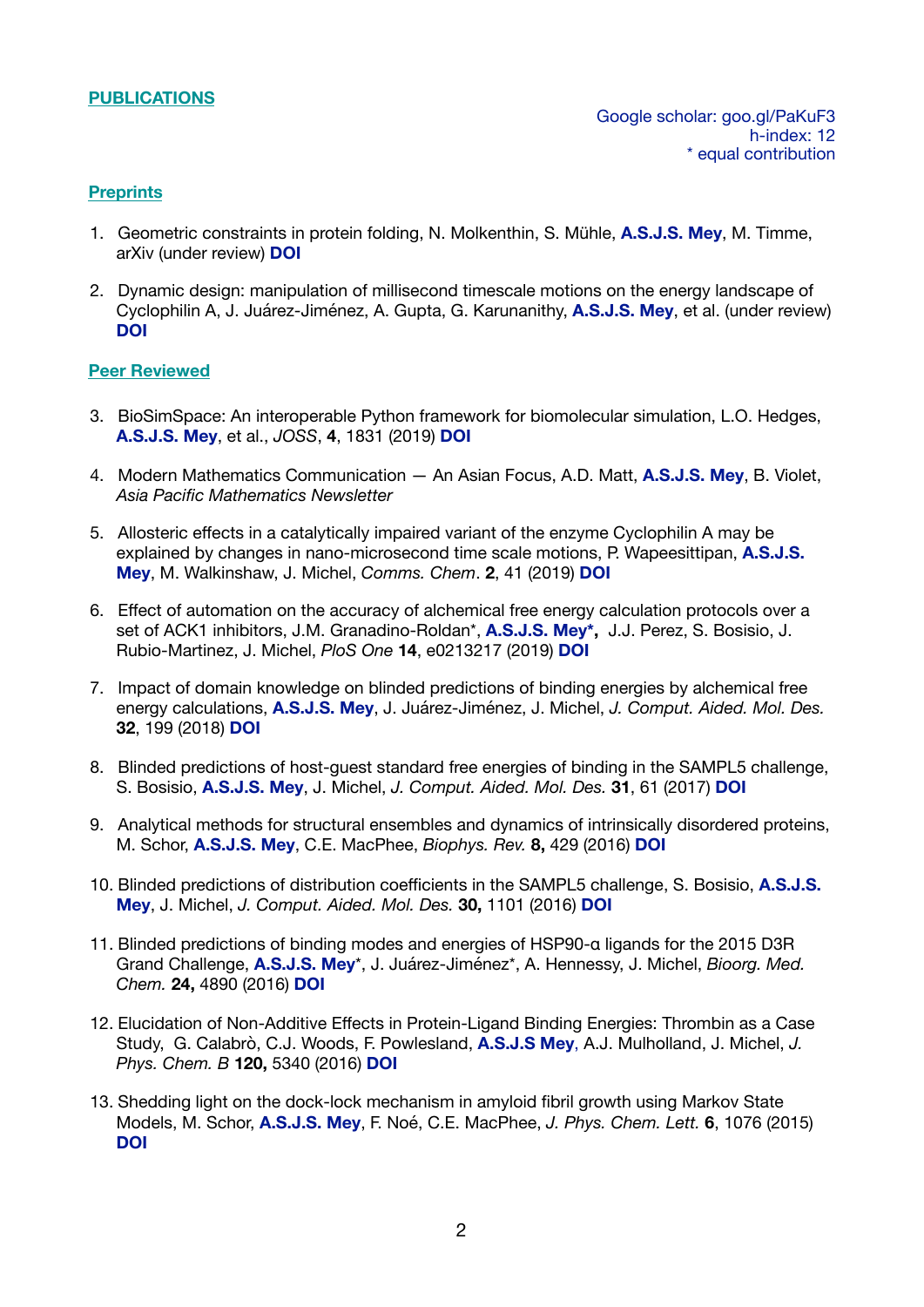- 14. Dynamic Properties of Forcefields, F. Vitalini\*, **A.S.J.S. Mey**\*, F. Noé and B.G. Keller, *J. Chem. Phys.* **142**, 084101 (2015) **[DOI](http://dx.doi.org/10.1063/1.4909549)**
- 15. IMAGINARY Mathematics Communication for the 21st Century, G.-M. Greuel, A.D. Matt, **A.S.J.S. Mey**, *Newsletter of the European Mathematical Society* **92**, 3 (2014) [\[http://www.ems](http://www.ems-ph.org/journals/newsletter/pdf/2014-06-92.pdf)[ph.org/journals/newsletter/pdf/2014-06-92.pdf\]](http://www.ems-ph.org/journals/newsletter/pdf/2014-06-92.pdf) [invited contribution]
- 16. Statistically optimal analysis of state-discretized trajectory data from multiple thermodynamic states, H. Wu, **A.S.J.S. Mey**, E. Rosta, F. Noé, *J. Chem. Phys.* **141,** 214106 (2014) **[DOI](http://dx.doi.org/10.1063/1.4902240)**
- 17. xTRAM: Estimating equilibrium expectations from time-correlated simulation data at multiple thermodynamic states, **A.S.J.S. Mey**, H. Wu, and F. Noé, *Phys. Rev. X* **4,** 041018 (2014) **[DOI](http://dx.doi.org/10.1103/PhysRevX.4.041018)**
- 18. Rare-event trajectory ensemble analysis reveals metastable dynamical phases in lattice proteins, **A.S.J.S. Mey**, P.L. Geissler and J.P. Garrahan, *Phys. Rev. E* **89**, 032109 (2014) **[DOI](http://dx.doi.org/10.1103/PhysRevE.89.032109)**
- 19. Variational approach to molecular kinetics, F. Nüske, B.G. Keller, G. Pérez-Hernández, **A.S.J.S. Mey**, F. Noé, *J. Chem. Theory Comput.* **10**, 1739 (2014) **[DOI](http://dx.doi.org/10.1021/ct4009156)**
- 20. EMMA A software package for Markov model building and analysis, M. Senne, B. Trendelkamp-Schroer, **A.S.J.S. Mey**, C. Schütte, F. Noé, *J. Chem. Theory Comput.* **8**, 2223 (2012) **[DOI](http://dx.doi.org/10.1021/ct300274u)**
- 21. Thermodynamics of trajectories of the one-dimensional Ising model, E.S. Loscar, **A.S.J.S. Mey**, J.P. Garrahan, *J. Stat. Mech.* **2011,** P12011 (2011) **[DOI](http://dx.doi.org/10.1088/1742-5468/2011/12/P12011)**

## **TEACHING EXPERIENCE AND TRAINING**

**2019: Enrolled on EdTA scheme** to become an associate fellow of the AdvanceHE (AFHEA) **2019: Two 1-Day workshops at the CCP BioBioSim Training Week** 

Course content design on alchemical molecular simulations, using BioSimSpace and course instructor for Markov State modelling using pyemma [here](http://www.ccpbiosim.ac.uk/events/workshop-course-material/eventdetail/120/-/ccpbiosim-training-week-2019)

**2018 — now: SUPA Computational Chemistry course,** University of Edinburgh

Molecular Dynamics lecture for the SUPA computational chemistry course

#### **2018: 1-Day workshop at the CCP BioBioSim Training Week**

Course content design on alchemical molecular simulations, as well as course instructor, using a cloud based teaching infrastructure with material available [here](http://www.ccpbiosim.ac.uk/events/workshop-course-material/eventdetail/110/-/ccpbiosim-training-week)

**2015 — 2017: Chemistry 1A and 1B co-tutor, University of Edinburgh**  Running tutorials covering mainly introductory university level physical and quantum chemistry concepts

**2014 — 2017: PyEMMA workshop lecturer**, Freie Universität Berlin and King's College London Lecturer and tutor for 1-day courses on Markov State Modelling using PyEMMA software

#### **2014: MSc course organiser, Freie Universität Berlin**

Co-organiser for "Computational Molecular Physics and Methods of molecular simulations" MSc module for students across chemistry, physics and mathematics

#### **2014: Higher Education pedagogics training week**

One week training workshop on higher education pedagogics at the Freie Universität Berlin attendee

#### **2010 — 2011: Private tutor**

Private tuition for A-Level and AS-Level mathematics and physics

#### **2008 — 2011: Tutor for problem classes University of Nottingham**

Running problems classes on quantum mechanics, solid state physics, and mathematics for physicists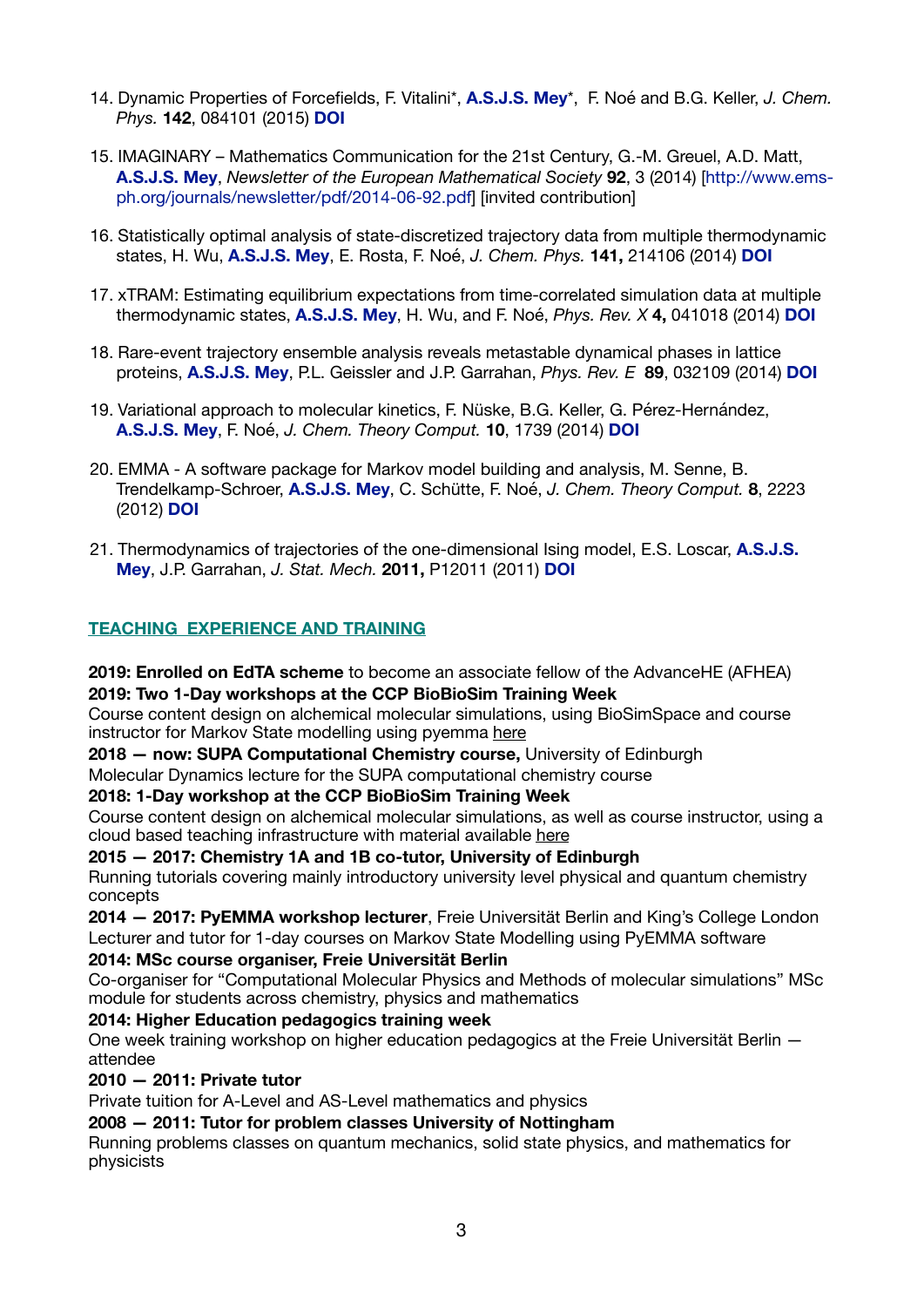## **Supervision of master and bachelor students at the University of Edinburgh:**

**2018/19:** *Calum Smart* (School of Chemistry) Comparative study of different docking tools, such as Flare and VINA and their performance on BACE-1 as part fo D3R Grand Challenge 4

**2016/17:** *Jason Klebes* (School of Physics) Investigating dynamics in small intrinsically disordered peptides using enhanced sampling methods and TRAM.

**2016/17:** *Clara Kelly* (School of Chemistry) Charging corrections in alchemical free energy protocols as part of the D3R Grand Challenge 2.

**2015/16:** *David Tiemessen* (School of Physics) Looking at coarse grained modelling of BSLA - a protein playing vital parts in Bacterial raincoats.

**2015/16:** *Alexis Hennessy* (School of Chemistry) Docking calculations and simple MD simulations of ligand molecules biding to HSP90 as part of the D3R Grand Challenge 2015.

## **AWARDS, GRANTS, SCHOLARSHIPS & INDUSTRY COLLABORATIONS**

**2018: Co-Investigator on**: EPSRC Flagship Software - BioSimSpace: A shared space for the community development of biomolecular simulation workflows Grant: EP/P022138/1 (UK) **2018: Scientific Support for KTP project** in partnership with Cresset to incorporate free energy methods into Cresset software Flare (UK)

**2017: Institute for Academic Development New Network Award:** Edinburgh MD Simulation day (UK)

**2016: Computing time worth \$10000** on Amazon Web services (AWS) (UK)

**2016: Poster prize** at the 1st UK Research Software Engineering conference (UK)

**2014: 1st prize** in the 'Fast-forward Science' short film competition ([https://youtu.be/cyKb-](https://youtu.be/cyKb-P3mwDk)

[P3mwDk](https://youtu.be/cyKb-P3mwDk)) joint with G. Jouvet, Glacial mysteries (Germany)

**2014: Computing time** at the HLRN worth 3 million CPU hours (Germany)

**2013: 3rd prize** in a competition of the "Math of Planet Earth 2013" initiative [\(http://imaginary.org/](http://imaginary.org/film/the-future-of-glaciers) [film/the-future-of-glaciers](http://imaginary.org/film/the-future-of-glaciers)) (France)

**2009: BESTS Travelling Scholarship** to fund a 2-month research visit to UC Berkeley (USA) **2007-2012: Doctoral scholarship** from the University of Nottingham (UK)

**2007: DESY Summer student** programme (Germany)

**2006: Nuffield Undergraduate Research Bursary** (UK)

## **ORGANISED CONFERENCES, COMMITTEES & MEMBERSHIPS**

**since 2019: Member of the Inequality and Diversity Committee,** Chemistry University of **Edinburgh** 

**2018: Organiser of the 3rd EaStChem** early careers researcher conference (ECECR2018), University of Edinburgh, Edinburgh

**2018: Organiser of '2018 Workshop on Free Energy Methods, Kinetics and Markov State Models in Drug Design',** at Silicon Therapeutics and Novartis, Boston

**2017: Organiser of 'Edinburgh MD Simulation Day'**, a college of Science wide simulation day to encourage cross-departmental collaborations at the University of Edinburgh, Edinburgh **since 2017:** Member of the Institute of Physics

**2016: Organiser of joint Physical Chemistry meeting** between University of Edinburgh and Heriot-Watt University, Edinburgh

**2016: Organiser of IMAGINARY conference 2016**, bringing mathematics outreach enthusiasts together, Berlin

**2016/2017:** Member of the American Chemical Society

**2015-2018: Organiser of the Physical Chemistry Section Committee** at the University of Edinburgh, organising seminars and social events for PhD students and postdocs, Edinburgh **2014: Organiser of 3 day IMAGINARY workshop** at AIMS Institute South Africa, Cape Town **2010: Organiser of a 1-day CUDA training workshop University of Nottingham,** Nottingham **2009-2011: Founder and Organiser of a "Scientific Computing Seminar"** for PhD students across various departments at the University of Nottingham, Nottingham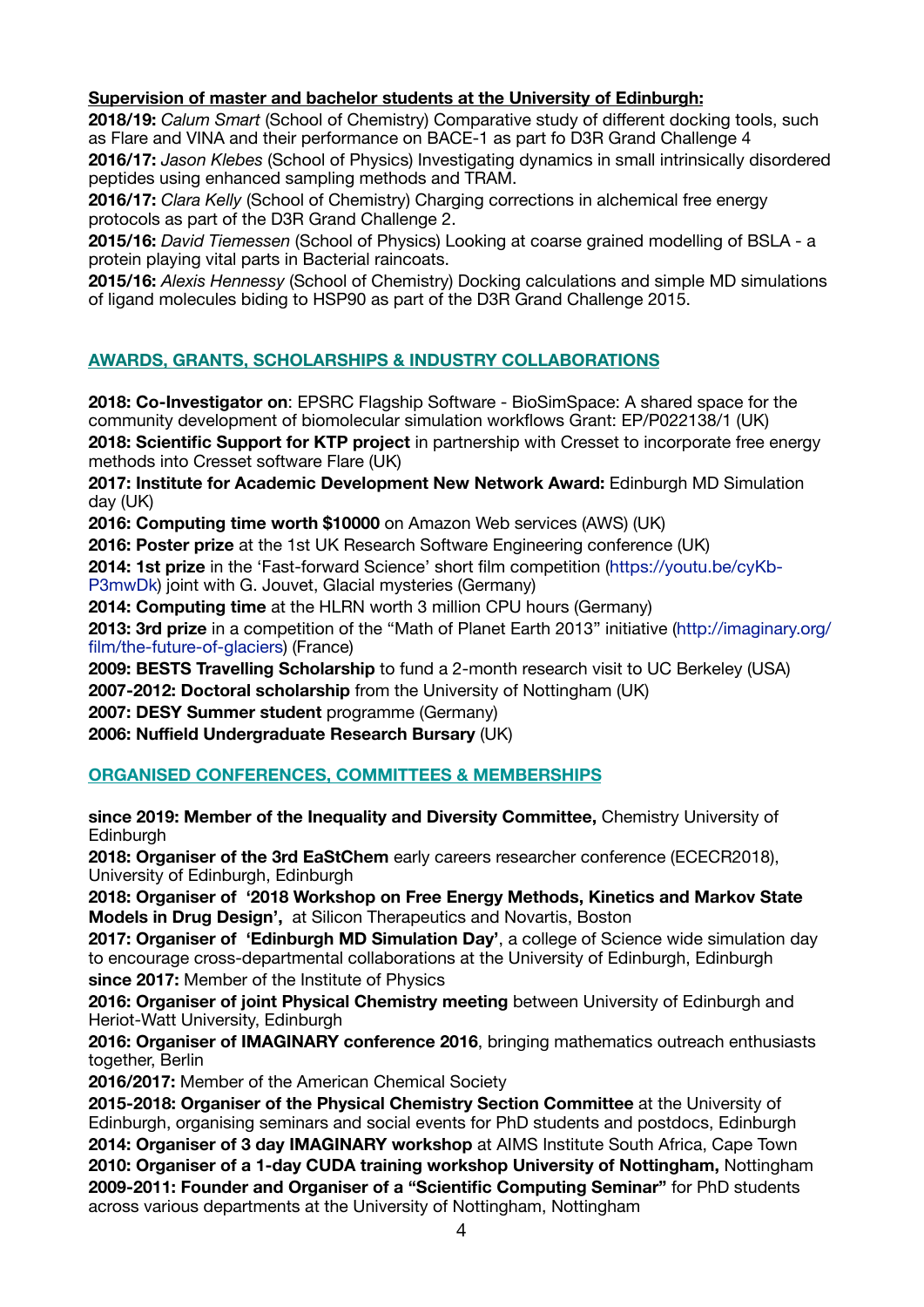**2009-2011: Postgraduate committee** member at the University of Nottingham, Nottingham

**Member of the American Chemical Society** (ACS), **Institute of Physics** (IOP) and **Royal Society of Chemistry** (RSC)

**INVITED TALKS & CONFERENCES (SELECTED)** 

- 1. **Invited talk**, *Alchemical Free Energy Workshop,* Göttingen (May 2019),
- 2. **Invited talk,** Mathematics Seminar, Nottingham Trent University, Nottingham (February 2019)
- 3. Conference Talk, *Europython*, Edinburgh (July 2018)
- 4. **Invited talk**, *Cresset User Meeting,* Cambridge (June 2018)
- 5. **Invited talk**, *Kinetics and Markov State Models in Drug Design,* Boston (May 2018)
- 6. **Invited talk**, *CECAM Multi-scale modelling meeting*, Université Paris-Est, Paris (May—2017)
- 7. **Invited talk**, Institute for Condensed Matter and Complex Systems, University of Edinburgh, Edinburgh (January — 2017)
- 8. **Invited talk**, *IOP Workshop: Self-Assembly, Recognition, and Application,* University of Edinburgh, Edinburgh (December — 2016)
- 9. **Invited lecturer** at *CCPBiosim Molecular Kinetics workshop,* King's College London, London (September — 2016)
- 10. **Invited talk**, *Kinetics and Markov State Models in Drug Design,* Boston (May 2016)
- 11. Seminar talk, A. Mulholland group, University of Bristol, Bristol (April 2016)
- 12. Conference talk, *ACS Annual Meeting*, San Diego (March 2016)
- 13. **Invited talk**, *D3R Workshop*, UCSD, San Diego (March 2016)
- 14. **Invited lecturer**, *CECAM Macromolecular Simulation Software Workshop,* Jülich (October 2015)
- 15. Conference talk, *ScotChem*, Strathclyde University, Glasgow (June 2015)
- 16. **Invited talk,** *the Non-linear Science Colloquium,* Münster (November —2014)
- 17. Seminar talk, Schrödinger, New York (September 2014)
- 18. Seminar talk, MSKCC, John Chodera Lab, New York (September 2014)
- 19. Conference talk, *Exploring energy landscapes Conference*, Durham (August 2014)
- 20. Seminar talk, University of Edinburgh, (August 2014)
- 21. **Invited talk**, *Roland Netz Group,* Freie Universität Berlin, Berlin (July 2014)
- 22. Conference Talk, *Open Statistical Physics,* The Open University, Milton Keynes (March 2013)
- 23. Conference Talk, *CCP BioSim Annual Meeting*, Nottingham (March 2013)
- 24. Conference Talk, *Computer Simulations and Theory of Macromolecules*, Hünfeld (April 2012)
- 25. Seminar talk, *Center for Soft Matter Research,* New York University, NY (September 2011)
- 26.Conference Talk, *Open Statistical Physics,* Open University, Milton Keynes (March 2011)
- 27.*MDnet conference*, University of Bath, Bath (November 2010) (attended)
- 28. Autumn School, *Core Algorithms for High Performance Scientific Computing,* University of Warwick, Warwick (October — 2009) (attended)
- 29. 3-day meeting: *Aspects of Complexity,* University of Manchester, Manchester (July 2009)

## **RESEARCH VISITS**

**August 2014** University of Edinburgh, Dr Marieke Schor

Collaboration on investigating the dock-lock mechanism for fibril formation

**April 2011— February 2012** Freie Universität Berlin, Dr Frank Noé

Collaborative visit that initiated the development of Multi-ensemble transition based free energy estimators.

**July — August 2010** UC Berkeley, Dr John D. Chodera

Collaborative visit to explore entropy in trajectory ensembles.

**April 2010** Université Paris VII, Prof Frédéric van Wijland